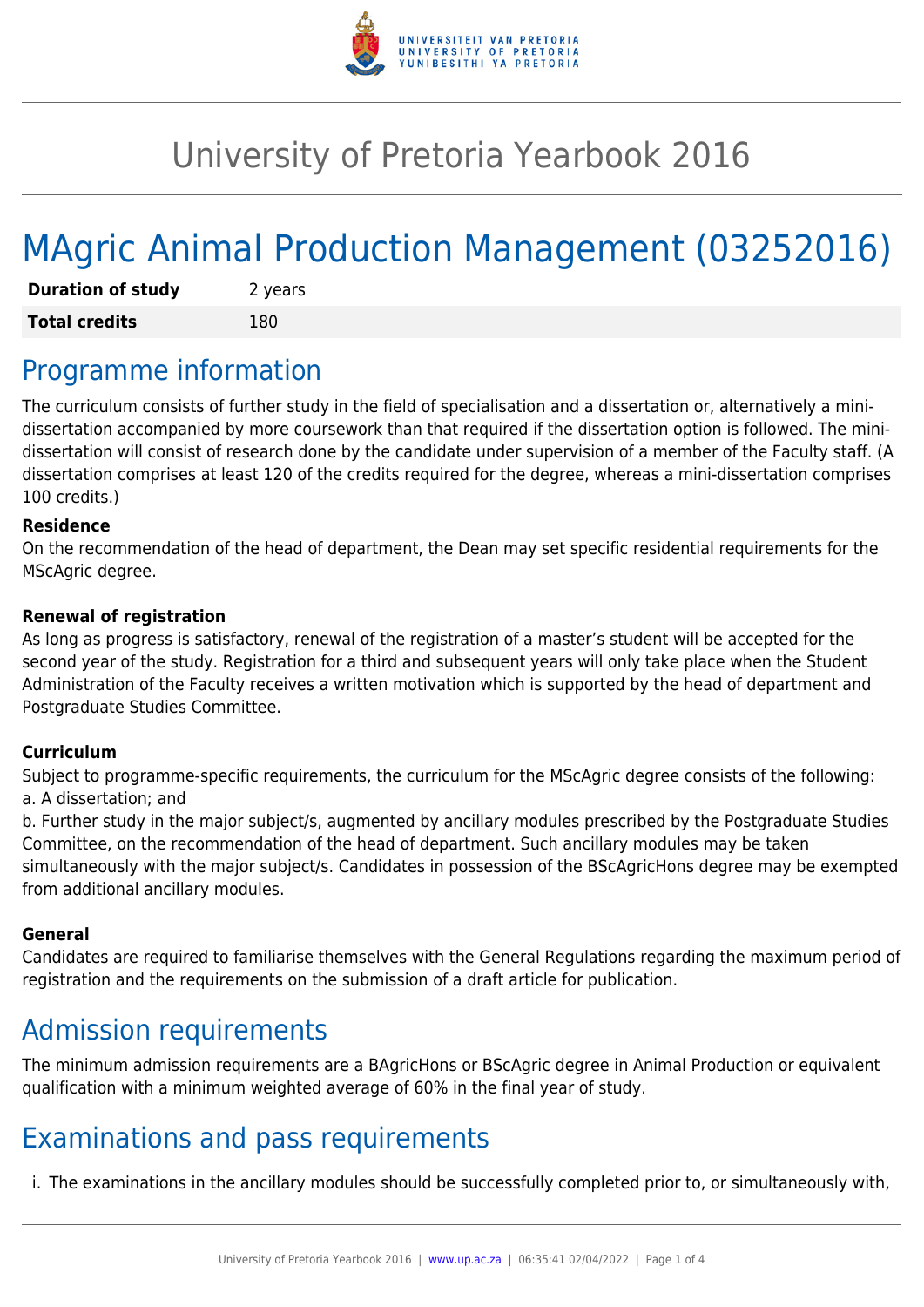

the examinations in the major subject/s, unless the Faculty Board decides otherwise.

- ii. General Regulation G.12.2 applies to the calculation of marks.
- iii. In order to obtain the MScAgric degree, the candidate must pass all prescribed modules, including the examination in the major subject/s, as well as the dissertation.

### Pass with distinction

The MScAgric degree is conferred with distinction on candidates who obtain a final average mark of at least 75% and a mark of at least 75% for the dissertation/mini-dissertation from each of the members of the examination panel. Where a member of the examination panel awards a mark of less than 75% for the dissertation/mini-dissertation, that member of the examination panel must offer, in writing, support for his/her decision, or indicate in writing that he/she supports the examination committee's decision to confer the degree with distinction.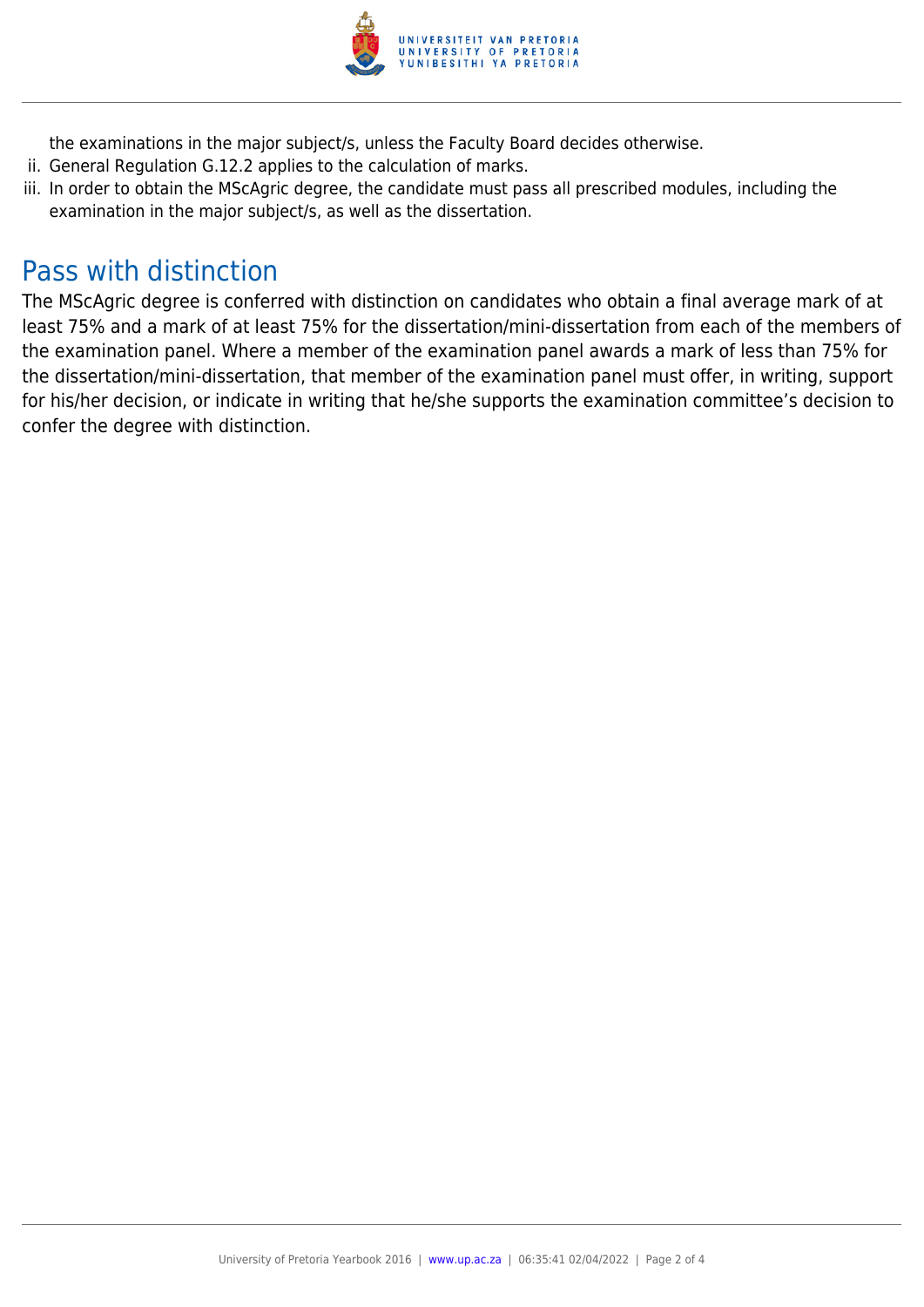

## Curriculum: Year 1

**Minimum credits: 180**

#### **Core modules**

[Dissertation: Animal Production Management 802](https://www.up.ac.za/parents/yearbooks/2016/modules/view/APZ 802) (APZ 802) - Credits: 180.00